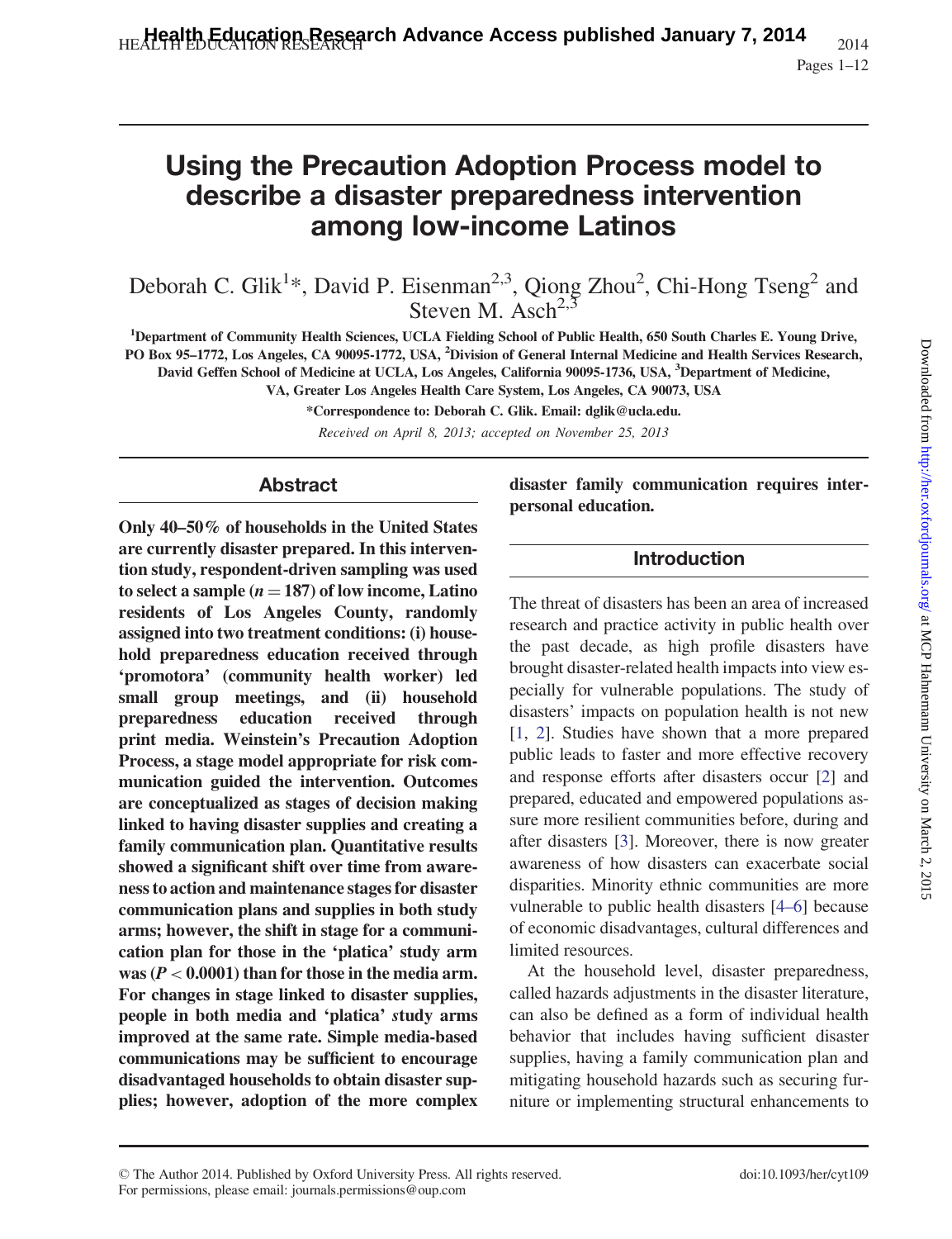buildings so they are safer [[7–9](#page-10-0)]. These elements align with basic disaster preparedness principles that include identifying hazards, developing strategies for disaster response and having sufficient resources to buffer the impact of disasters once they occur [[2](#page-10-0)].

While disaster preparedness may differ in regards to geographic and community vulnerabilities to manmade or natural disaster [\[10](#page-10-0)], since the terrorist attacks of 11 September 2001, federal, state and local governments have mainly adhered to an all hazards approach, with numerous campaigns and initiatives by public health, emergency preparedness and voluntary agencies targeting improved disaster preparedness at the household level [\[11,](#page-10-0) [12\]](#page-10-0).

Descriptive surveys at the national and local levels show that a minority of Americans is disaster prepared, and the public has not changed their level of preparedness dramatically despite Hurricane Katrina in 2005 and other highly publicized disasters [\[13–16\]](#page-10-0). A survey by the American Public Health Association in 2007 suggests that 40% of the public has taken steps in the past to prepare for emergencies, but many admit they have not maintained their preparedness plan or supplies [[16](#page-10-0)]. Other more recent national studies confirm these trends [[12](#page-10-0), [17](#page-10-0)].

Studies conducted about individual householdlevel preparedness in California suggest that 6 out of 10 residents have disaster supplies ([\[18](#page-10-0)] based on ethnicity 63% of whites and 55% of Latinos have some supplies [\[19\]](#page-10-0)). Fewer than half of people surveyed had a plan for family communication or disaster response with 51% of whites and 37% of Latinos saying] they had a plan, with age, income and education all positively correlated with being prepared [\[19\]](#page-10-0). A Los Angeles survey, reported that 48% of respondents had adequate disaster supplies and 40% had a family communication plan [[20](#page-11-0)]. Rates were lower among ethnic minority groups including Latinos, persons with lower income and chronic illness. However even these types of overall statistics tend to be somewhat misleading as often people have some but not all supplies, and having a disaster communication plan is even less likely than having supplies [\[15\]](#page-10-0).

It has been proposed that the capacity to hear and act on warnings and messages about risk is correlated with social factors that describe location in the larger society, personal experience and observations of what other group's experience, thus helping explain why risk factors of minority or lower socioeconomic status exacerbate social disparities in disaster preparedness [[4,](#page-10-0) [5,](#page-10-0) [7,](#page-10-0) [21–24\]](#page-11-0). For Latino populations studies show inconsistent results with some studies finding that Latinos who have experienced disasters are more prepared [\[25\]](#page-11-0), whereas other studies have documented a lack of preparedness among Latinos living in the United States [\[26–28\]](#page-11-0). One viable explanation for lower compliance with disaster messages and behaviors is linked to cultural and linguistic isolation among Latinos with limited English proficiency [\[29\]](#page-11-0), and it is known that consistent messaging over time is a key in creating a culture of disaster preparedness with more socially vulnerable groups less likely to hear or respond to those messages [[1,](#page-10-0) [30\]](#page-11-0).

Despite numerous mass media campaigns, there are few documented community-based interventions that demonstrate successful behavior change to increase household disaster preparedness. Specifically, the many mass media and internetbased household disaster preparedness campaigns conducted since 11 September 2001 have failed to produce a literature evaluating their effectiveness with specific target audiences. Moreover, a recent review of 301 websites that promote disaster preparedness behaviors suggests that many of the campaigns seem to be focused on populations with more resources, not disadvantaged households [[31](#page-11-0)].

Despite lack of clear results for changing household preparedness behaviors based on broad directives, a focused and evaluated intervention for disaster preparedness was conducted in Southern California among homeowners in a suburban community in the late 1980s [[32\]](#page-11-0). Using persuasive communications and a quasi-experimental design based on Rogers Protection Motivation Theory [[33,](#page-11-0) [34\]](#page-11-0), this study showed that increasing risk perceptions and positive attitudes about disaster preparedness increased preparedness behaviors among community participants. Two decades later there has been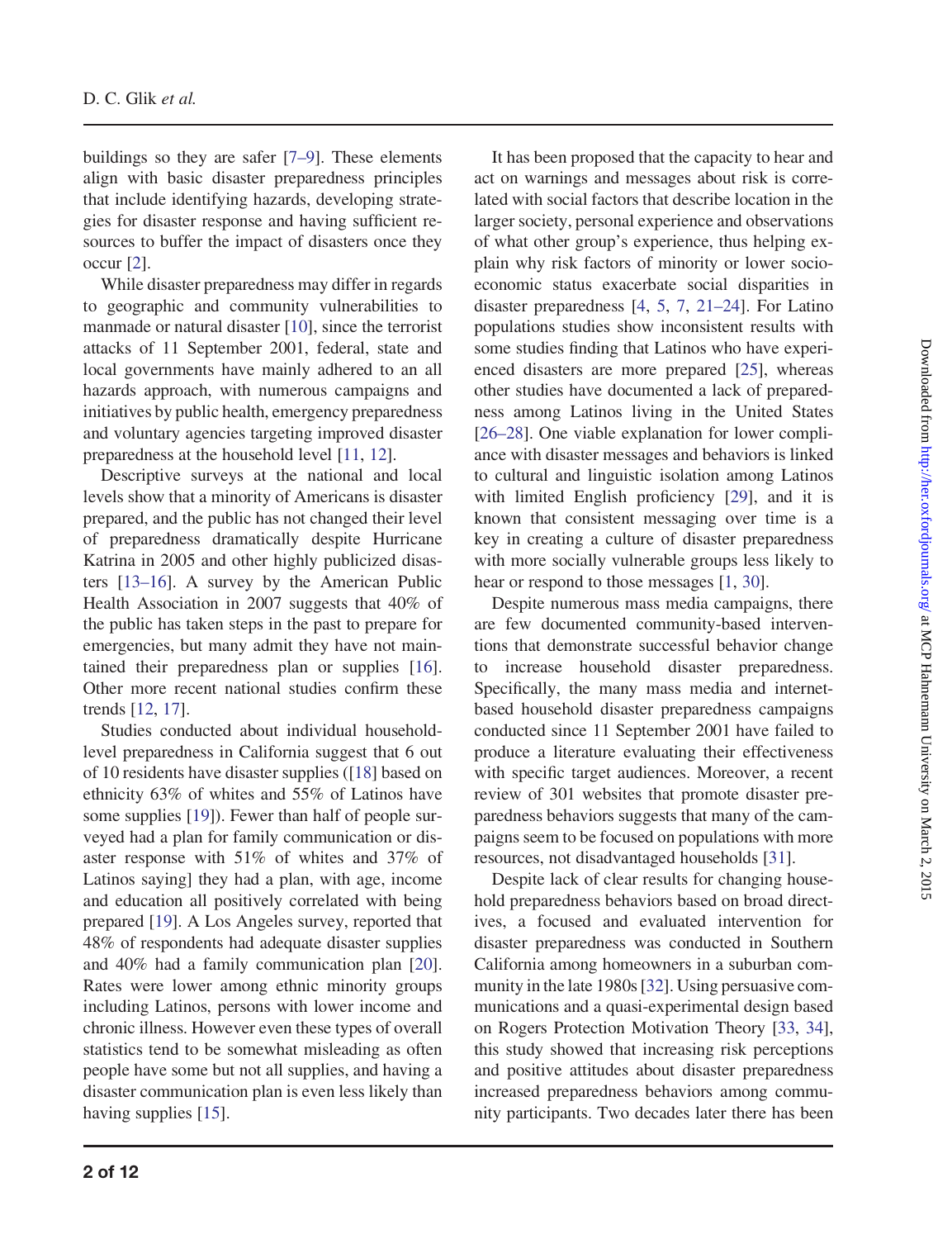but a handful of small local localized studies to improve disaster preparedness conducted among minority communities. One study successfully used Community-Based Participatory Research (CPBR) techniques with 'promotoras' to enhance Latino community resilience in San Bernardino and Riverside counties in California [[35](#page-11-0)]. Another study reported a similar approach among rural First Nations peoples in Canada [\[36](#page-11-0)]. The study to be reported in this article was a similar small scale evidence-based approach to promote disaster preparedness among low-income Latino families living in urban neighborhoods in Los Angeles. This theoretically guided community-based intervention used interpersonal and small media methods to increase levels of disaster preparedness at the household level. Study research questions asks whether a stages of changes model, in this case the Precaution Adoption Process [\[37](#page-11-0), [38\]](#page-11-0), measures effects of an intervention that uses targeted messages and methods, what level of treatment intensity is associated with those effects, and finally what predicts changes in stages of decision making for disaster preparedness among low-income Latinos.

#### Theoretical considerations

Stage theories of behavior change suggest that people are at different levels of awareness and motivation regarding their health conditions and behaviors. Thus outreach efforts must target messages to stages, and evaluation must consider how people pass through these different stages as they change beliefs and behaviors [[39](#page-11-0)]. One variant of this type of theory, the Precaution Adoption Process [[37,](#page-11-0) [38,](#page-11-0) [40\]](#page-11-0) argues that people pass through seven distinct stages of decision making for health behavior including being unaware, becoming engaged, starting to make a decision, deciding to act, deciding not to act, acting and finally maintaining the behavior, each stage representing different patterns of behavior, beliefs and experience. Of importance are understanding transitions between stages, as this theory acknowledges that behavior change is complex as it is embedded within different types of social and communication environments.

Disaster preparedness in Latino community

Despite numerous social marketing campaigns using the mass media to promote disaster preparedness over the past decade, these efforts have not been very effective in improving preparedness at the population level [[41](#page-11-0)]. Hence this study used a more focused community-based approach using stages of change theory, small media or narrowcast methods, along and community health workers ('promotoras'), all methods used successfully in other behavior changes initiatives. We adapted the Precaution Adoption Process to categorize study participants as regards to their readiness to change. Use of interpersonal educational methods and targeted, culturally competent media materials, we addressed study research questions of showing how these methods are effective in changing stages of decision making among respondents linked to having a family communication plan and disaster supplies.

#### Method

#### Intervention

The study was conducted in Los Angeles from 2006 to 2007 in a low-income neighborhood with a high percentage of Latino households. Study objectives were to provide health education and training to encourage household members to learn about disasters and disaster preparedness, increase disaster supplies at the level of the household, and create a disaster communication plan for their families. Extensive formative research suggested that these populations were often misinformed about what essential disaster supplies were, how much to have on hand and what a family communication plan [[28,](#page-11-0) [42,](#page-11-0) [43\]](#page-11-0) comprised.

We used a randomized, longitudinal cohort design with two groups to test two different experimental conditions, a high-intensity group and a low-intensity group. The high-intensity group participated in 1 h face-to-face discussions about household-level disaster preparedness called 'platicas' (or discussion group) led by promotoras de salud, who are trained lay community health workers. Participants in these groups both received materials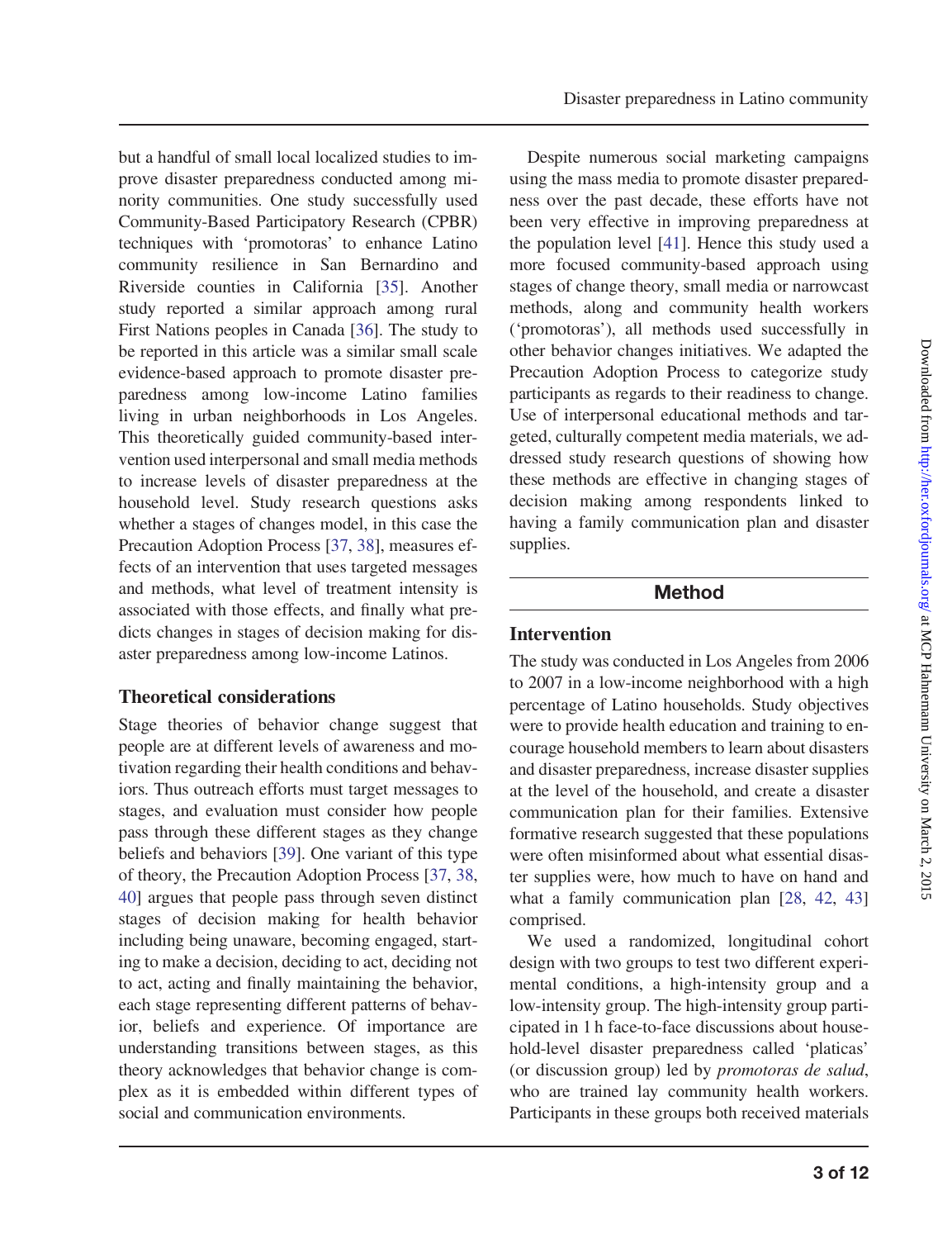and discussed and practiced carrying out individual household preparedness actions over a four week period, meeting once a week in groups. The low-intensity group received mailed, culturally competent, print materials consisting of a pamphlet, a laminated shopping card, and six preprinted cards for disaster communication planning with instructions on how to fill it out. These mailings were repeated twice. Throughout the intervention activities were assessed for quality and fidelity to intervention objectives.

For this intervention, community disaster preparedness education and materials development were conducted by staff members of the Coalition for Community Health, a community-based organization that works in the neighborhoods where we were recruiting participants (see below). All of the staff was certified promotoras de salud, bilingual in English and Spanish. For this project they were trained by the American Red Cross over a four hour period on disaster preparation and disaster education. Materials and messages developed reflect principles learned as well as key messages about preparedness that the team wished to prioritize. Materials were in both Spanish and English, and consisted of basic instructions for household preparedness.

# Sample

Participants were recruited using respondent-driven sampling (RDS), a peer recruitment sampling strategy to locate eligible respondents. RDS was developed to overcome the biases inherent in chain referral sampling, as well as recruitment of hard to reach respondents such as intravenous drug users [\[44,](#page-11-0) [45\]](#page-11-0).

RDS sampling begins with an initial sample of people, sometimes called 'seeds', who represent the types of people to be recruited into the study sample. As adapted for this study, the first stage of the RDS sample survey consisted of identifying an initial group of community dwelling Latino immigrant adults who the 'promotoras' perceived as being socially extroverted. People could be seeds if they were at least 18 years old, had immigrated from South or Central America, and lived in Los Angeles County. Seven such individuals accepted the role of being 'seeds' for the survey and then worked to help identify the whole sample. These seven seeds moreover came from a diverse set of countries, namely Mexico, Guatemala, El Salvador and Honduras.

# Recruitment and data collection

People identified as seeds filled out baseline survey questionnaires and then were trained to recruit others into the study. Seeds were given sets of coupons that had study information and unique codes that were given out to potential respondents. These potential respondents then called study numbers on the coupons to be assessed for study eligibility. Seeds were given a 25-dollar incentive for each eligible participant they recruited. Respondents thus recruited were eligible for the study if they selfidentified as Latino, were at least 18 years old, were immigrants, and resided in Los Angeles County. Only one adult per household was eligible, and initial sample of 242 respondents was recruited.

Once recruited into the study, each participant was assigned to a block of 6–10 people based on their zip code, and a random number generated by computer was used to determine which arm of the trial they were randomly assigned to: the high or low-intensity conditions. Respondents participated in two telephone surveys, one at baseline and one three months after the intervention. Interviews took 45 min to complete and participants received \$25 for each survey they completed. Based on these results, data are reported for the 187 individuals who completed both surveys with 87 in the high intensity 'platica' condition and 100 in the low-intensity media condition.

# Dependent measures

For this study, we defined participants' stage of decision making about household disaster preparedness based on respondents' answers to three questions used for assessing the Precaution Adoption Process [[38](#page-11-0), [40](#page-11-0)]. A seven-stage changes of change schema was constructed based on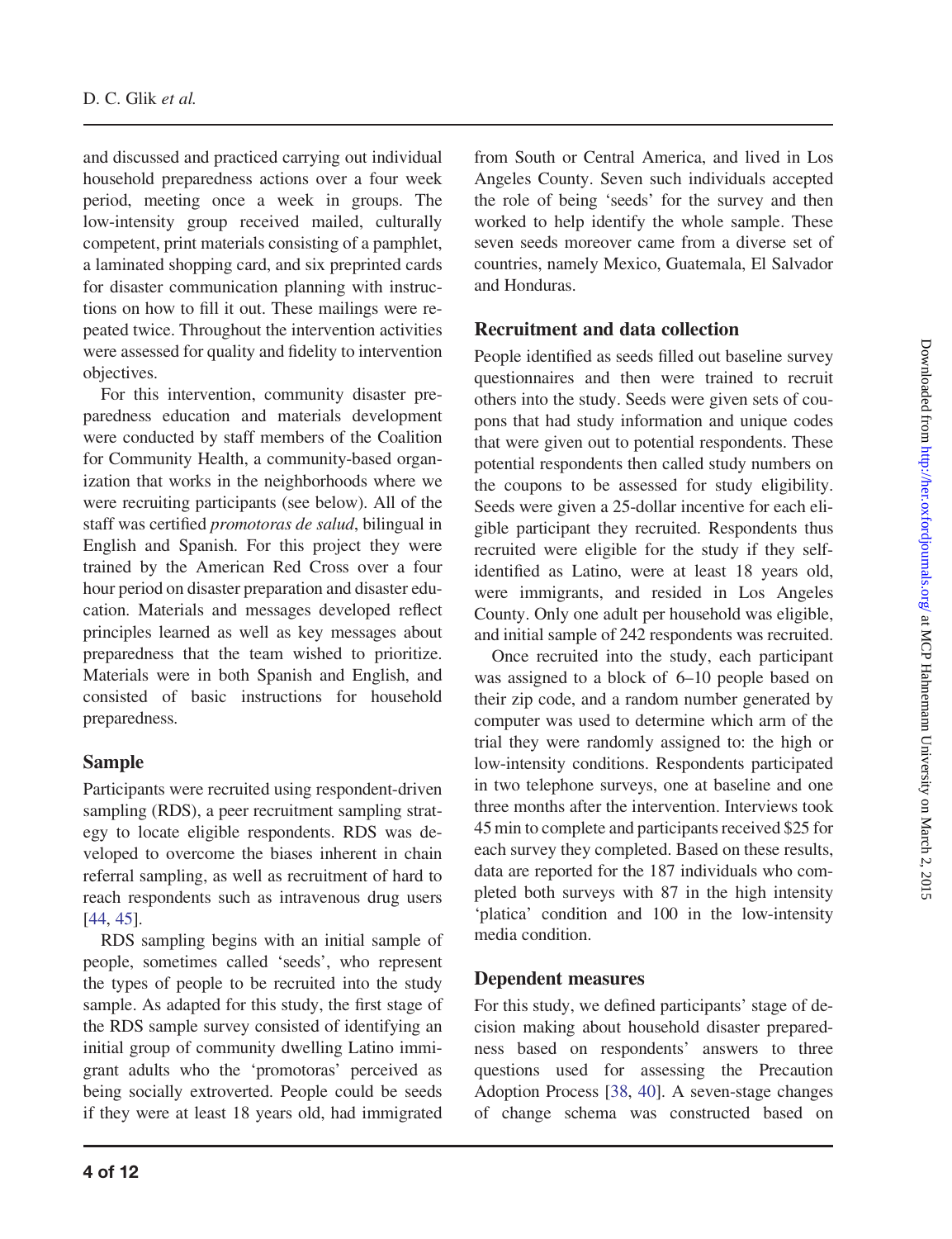respondents' answers to three questions: (i) 'Have you heard about a (family communications plans/or disaster kit?') coded yes or no; (ii) Does your family have a (family communication plan/disaster kit)? coded yes or no; and (iii) Which of the following best describes your thoughts about a (family communication plan/disaster kit?), with 4 response categories including 'I've never thought about it, I am undecided, I have decided I don't want it and I have decided I do want it. Based on sets of answers respondents were initially categorized into seven stages of decision making outlined in Table I. However, based on findings that no respondents were in stage 4 (decided they do not want a communication plan or a disaster kit) and because of the small sample size, analysis to be reported here was based on a truncated version of this model with four stages: undecided (stages 1–4), decided but not yet acted (stage 5), acting (stage 6) and maintaining the behavior (stage 7).

Initial data analyses used categorically scored measures of stage of decision making about household disaster preparedness. To use our stages of decision making measures as dependent variables for multivariate models we generated two variables (one for the communication plan and one for the supplies kit) that indicate respondents' change among the four stages of preparedness between the pre-intervention and the post-intervention assessment. The two change variables were constructed by subtracting the pre-intervention score from the post-intervention score per each stage. A positive integer means a subject was assessed to be in a higher-order preparedness stage post-intervention, and vice versa. These measures were normally distributed.

# Independent measures

In addition to treatment condition which was dummy coded, independent measures used in this study include socio-demographic measures of age, gender, marital status, children under 17 in the household, employment status, and household status (rent or own), country of origin, educational level, number of years in the United States and annual household income. By definition all respondents were Latino. Other measures included in this analysis were perceived health status, disaster experience.

Additionally, we generated four scales from respondents' answers to questions indicating participants' attitudes and beliefs about disaster

|                       | Hear       | Have | Think                                          | Stages definition <sup>a</sup>             |
|-----------------------|------------|------|------------------------------------------------|--------------------------------------------|
| Original seven stages |            |      |                                                |                                            |
| Stage 1               | No.        |      |                                                | Unaware of preparedness                    |
| Stage 2               | Yes        | No.  | Heard about but never thought about having one | Aware but not engaged                      |
| Stage 3               | Yes        | No.  | Try to decide if should have one               | Engaged and trying to decide<br>what to do |
| Stage 4               | <b>Yes</b> | No.  | Decided don't want to have one                 | Decided not to act                         |
| Stage 5               | Yes        | No.  | Decided want to have one but not started yet   | Decided to act but not yet acted           |
| Stage 6               | Yes        | No.  | Started to make one but not completed          | Acting                                     |
| Stage 7               | Yes        | Yes  | Have made one                                  | Maintaining the new behavior               |
| New four stages       |            |      |                                                |                                            |
| Stages $1-4$          | No/Yes     | No.  | Unaware through engaged but undecided          | Have not yet decided to act                |
| Stage 5               | Yes        | No.  | Decided want to have one but not started yet   | Decided to act but not yet acted           |
| Stage 6               | Yes        | No.  | Started to make one but not completed          | Acting                                     |
| Stage 7               | Yes        | Yes  | Have made one                                  | Maintaining the new behavior               |

Table I. Stages of decision making from the Precaution Adoption Process

<sup>a</sup>The definition was applied to communication plan and disaster supplies kit, respectively.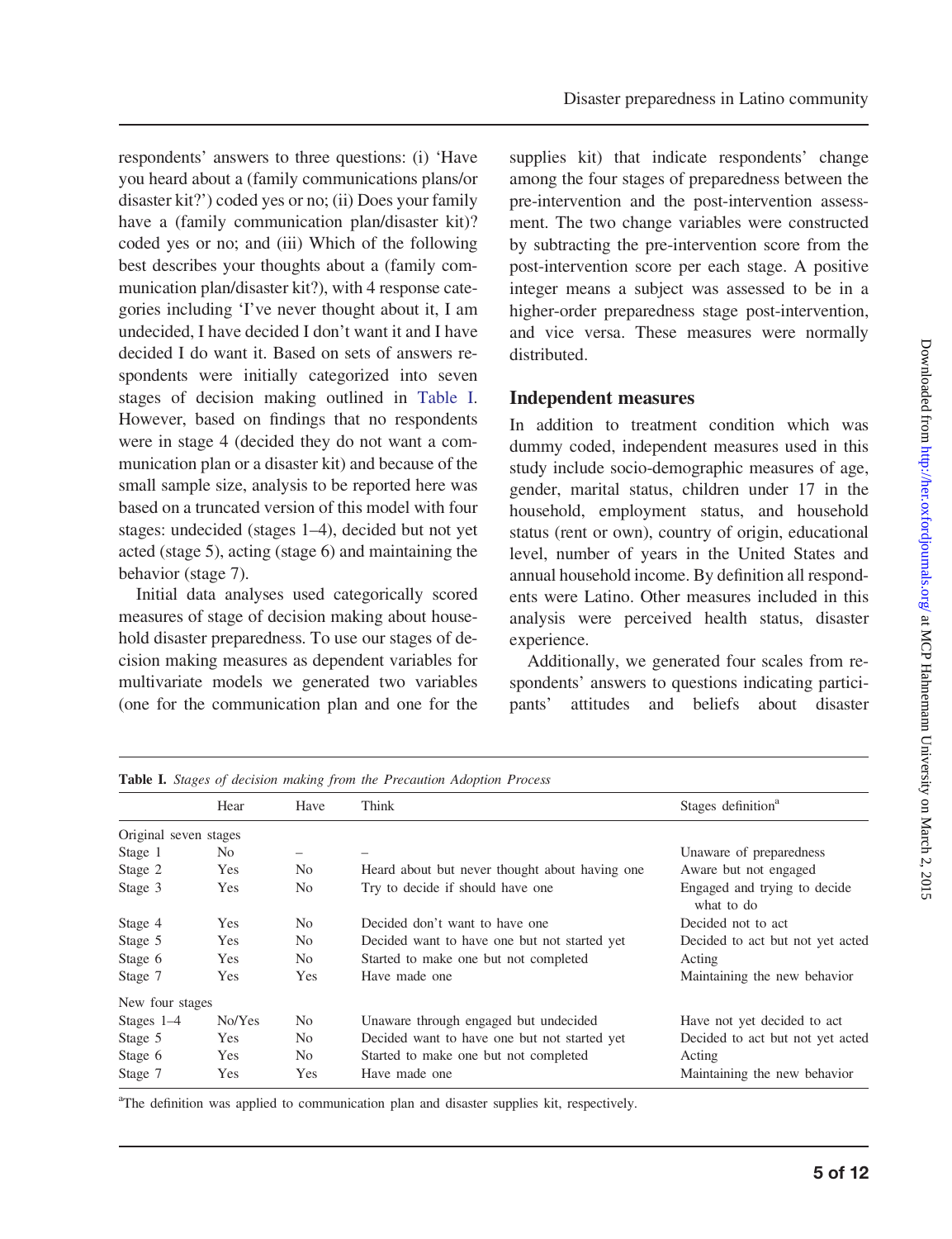preparedness related behaviors. These were (i) perceived self-efficacy (five questions) that asked where respondents could make the right decisions about household disaster preparedness, (ii) perceived benefits (five questions) that asked whether having disaster preparedness items was beneficial, (iii) perceived barriers (five questions) that asked about common reasons people do not prepare such as time money and effort and (iv) perceived responsibility (five questions) that asked about the locus of responsibility for disaster preparedness including government, voluntary organizations and household members themselves. The original answers to these questions were Likert coded as:  $1 =$  strongly agree,  $2 =$  mildly agree,  $3$  = neither agree nor disagree,  $4$  = mildly disagree,  $5 =$ strongly disagree. Measures were also assessed for internal consistency reliability, or the pattern of inter-item correlations using Cronbach's alpha [[46](#page-11-0)]. For these four scales alphas ranged 0.70 to 0.88, all within the range of acceptability for use: for perceived self-efficacy ( $\alpha = 0.80$ ), for perceived benefits  $(\alpha = 0.88)$ , for perceived barriers  $(\alpha = 0.70)$ , and for perceived responsibility  $(\alpha = 0.81)$ .

# Analysis

Univariate and bivariate statistics for categorical variables comprised Pearson's chi-squared test or Fisher's exact test were used to address study validity issues including assessing whether study arms were comparable on stages of decision making at baseline, as well as comparing subjects who completed the study with those lost to follow up. These types of statistics were also used to address research questions about whether there was a significant shift in stages of decision making over time moving from cognitive to action steps, and whether participants in the high-intensity intervention showed more change in stage of decision making towards actions of creating a family communication plan and collecting items for a disaster supply kit than participants in the low-intensity intervention. These sets of analyses are linked to the first two research questions which ask about the utility of using measures based on the Precaution Adoption Process as well as differential impact of a high and a low-intensity study arm.

Subsequently, we also conducted bivariate correlation analysis and linear regression analysis using the two continuous-scale variables that were generated from before and after scores on stages of decision making. These variables were used as used as dependent variables to assess what factors predict changes in stages of preparedness for having a (i) communication plan and (ii) supplies kit. Independent variables include study conditions, socio-demographic variables, disaster experience and the four multi item attitudinal scales. This set of analysis is linked to the third research question which addresses the relative importance of treatment condition, socio-demographic characteristics, disaster experience or attitudes towards disaster preparedness in predicting changes in stages of decision making.

It should be noted that RDS sampling techniques allow population inferences based on differential recruitments across groups and participant's network size with population estimates calculated using RDS Analysis Tool (RDSAT). All tests were two sided, and all analyses were conducted using RDSAT and STATA.

# Findings

The final sample of 187 people who completed both pre-test and post-test surveys comprised slightly more women (55%) had a mean age of 37 years, three quarters had a high school education or less, three quarters had an annual income of \$20 000 or less, 64% were born in Mexico, and almost 30% of this group had been in the United States less than 10 years, these descriptive results reported in a prior publication [\[42\]](#page-11-0). Compared with a Los Angeles County survey conducted in 2004, participants in this study are poorer, and have spent less time in the United States than a representative population from a population-based survey conducted in Los Angeles prior to this study [\[25\]](#page-11-0). There are no significant differences between those who remained in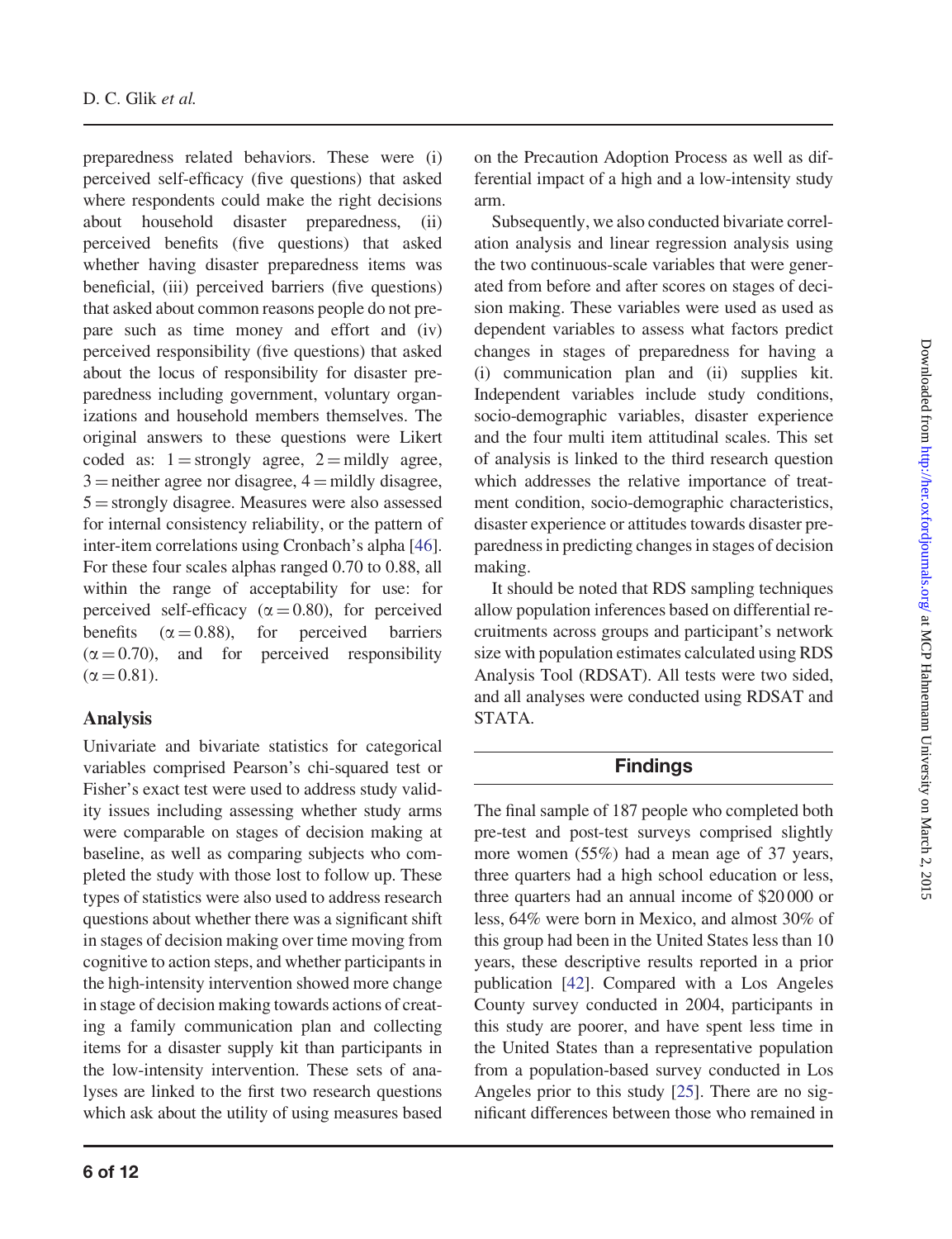the study and those who dropped out and at baseline there are no differences between the two randomly assigned treatment groups, 'media' and 'platica', on any of the socio-demographic variables suggesting random assignment strategy into two study arms was successful.

Table II presents an overview of stages of change in decision making for the entire sample, from pretest to post-test. Specifically coefficients above the diagonal represent change from pre-test to post-test that support an increase in stage, while those below the diagonal indicate the opposite trajectory and coefficients on the diagonal are scores that do not change from pre-test to post-test. For the family communication plan, at pre-test 65.8% of respondents did not make a decision, while 20.3% were already in the maintenance stage, while at post-test the majority of respondents shifted and were in decision making(13.4%) action (11.2%) or maintenance stages (61.5%). For disaster supplies there was a similar shift, even though baseline preparedness was higher. Specifically at pre-test 25.7% are in the undecided stage, while at post-test 32.6% took action and 54% are in the maintenance stage. Using Pearson's Chi-squared test we compared observed and expected frequencies to assess shifts over time for the whole sample in stages decision making for the communication plan and the disaster kit. Shifts are significant for both types decision making. For the communication plan ( $\chi^2$  = 133.788, *P* < 0.000) and for the disaster supplies kit ( $\chi^2$  = 99.698,  $P < 0.000$ ).

Exploring more completely shifts in stages of decision making between and within study arms in [Tables III](#page-7-0) and [IV,](#page-7-0) the sample was split into the two treatment conditions, 'platicas' and media to

| <b>Table II.</b> Changes in stage of decision making from pre-test to post-test $(n=187)$ |                                  |                                  |                                   |                       |               |              |  |
|-------------------------------------------------------------------------------------------|----------------------------------|----------------------------------|-----------------------------------|-----------------------|---------------|--------------|--|
| Pre/post <sup>a</sup>                                                                     | Stages 1-4                       | Stage 5                          | Stage 6                           | Stage 7               | Total         | $(Pre-test)$ |  |
| Communication plan                                                                        |                                  |                                  |                                   |                       |               |              |  |
| Stages 1-4                                                                                | 22<br>17.9%                      | 19<br>15.4%                      | 12<br>9.8%                        | 70<br>56.9%           | 123<br>100.0% | 65.8%        |  |
| Stage 5                                                                                   | $\overline{c}$<br>9.5%           | $\overline{\mathbf{4}}$<br>19.0% | 5<br>23.8%                        | 10<br>47.6%           | 21<br>100.0%  | 11.2%        |  |
| Stage 6                                                                                   | 1<br>20.0%                       | 0<br>$0.0\%$                     | $\mathbf{I}$<br>20.0%             | $\mathbf{3}$<br>60.0% | 5<br>100.0%   | 2.7%         |  |
| Stage 7                                                                                   | 1<br>2.6%                        | $\overline{2}$<br>5.3%           | 3<br>7.9%                         | 32<br>84.2%           | 38<br>100.0%  | 20.3%        |  |
| Total (post-test <sup>a</sup> )                                                           | 26<br>13.9%                      | 25<br>13.4%                      | 21<br>11.2%                       | 115<br>61.5%          | 187<br>100.0% | 100.0%       |  |
| Disaster supplies kit                                                                     |                                  |                                  |                                   |                       |               |              |  |
| Stages 1-4                                                                                | $\boldsymbol{\theta}$<br>$0.0\%$ | 8<br>16.7%                       | 15<br>31.3%                       | 25<br>52.1%           | 48<br>100.0%  | 25.7%        |  |
| Stage 5                                                                                   | $\overline{\mathbf{c}}$<br>3.2%  | 5<br>8.1%                        | 31<br>50.0%                       | 24<br>38.7%           | 62<br>100.0%  | 33.2%        |  |
| Stage 6                                                                                   | 0<br>$0.0\%$                     | 3<br>15.8%                       | $\overline{\mathcal{A}}$<br>21.1% | 12<br>63.2%           | 19<br>100.0%  | 10.2%        |  |
| Stage 7                                                                                   | 2<br>3.4%                        | 5<br>8.6%                        | 11<br>19.0%                       | 40<br>69.0%           | 58<br>100.0%  | 31.0%        |  |
| Total (post-test <sup>a</sup> )                                                           | $\boldsymbol{4}$<br>2.1%         | 21<br>11.2%                      | 61<br>32.6%                       | 101<br>54.0%          | 187<br>100.0% |              |  |

<sup>a</sup>A chi-squared test was used to assess changes over time (pre-test to post-test) in stages of decision making for the communication plan ( $\chi^2 = 133.788$ ,  $P < 0.000$ )while for the disaster supplies kit ( $\chi^2 = 99.698$ ,  $P < 0.000$ ).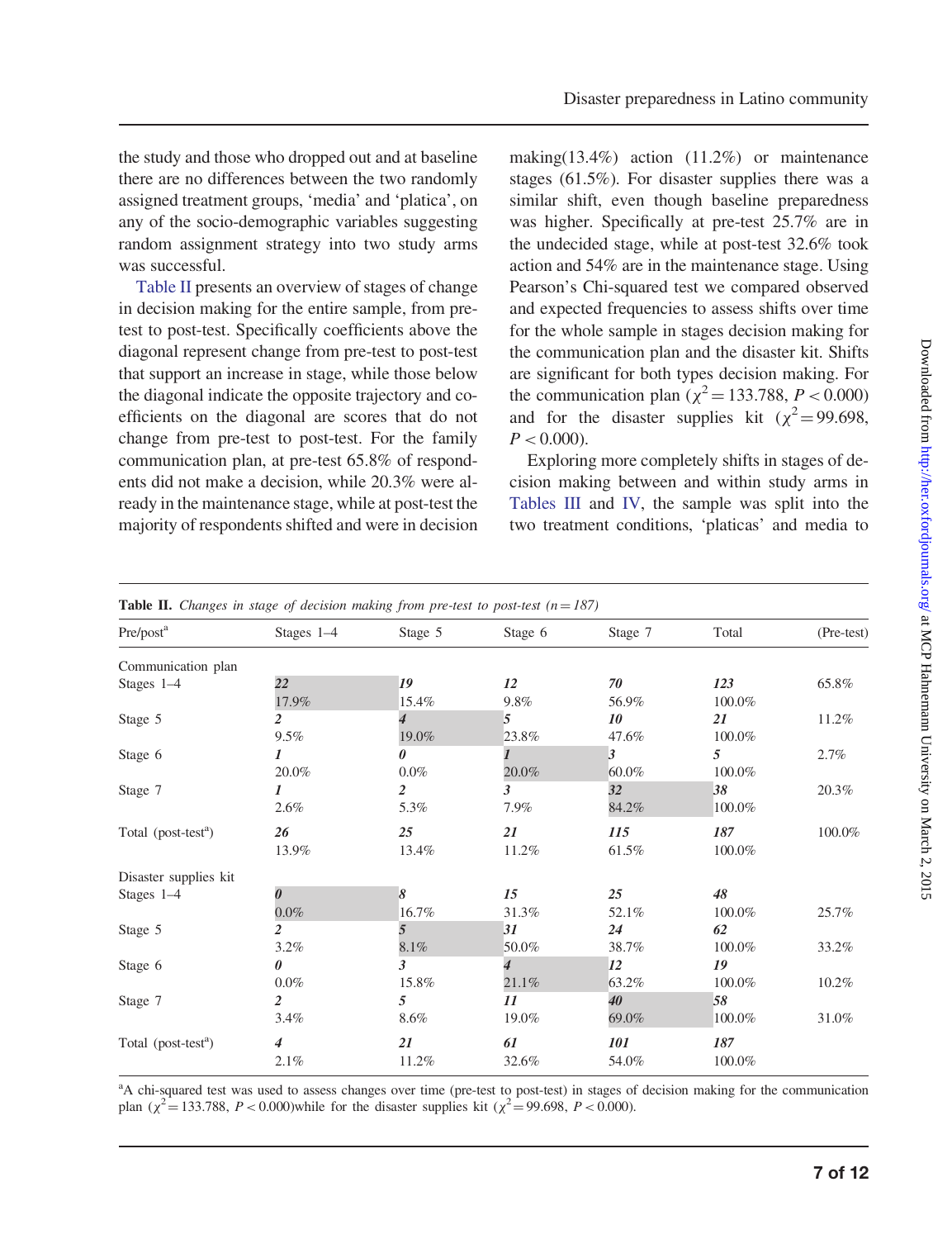|                       | Pre-intervention     |                  |                   | Post-intervention    |                  |                  |  |
|-----------------------|----------------------|------------------|-------------------|----------------------|------------------|------------------|--|
| Total $n(\%)$         | Media<br>100 $(\% )$ | Platica<br>87(%) | Between<br>groups | Media<br>100 $(\% )$ | Platica<br>87(%) | Between groups   |  |
| Communication plan    |                      |                  |                   |                      |                  |                  |  |
| Stages $1-4$          | 64(64.0)             | 59 (67.8)        | $\chi^2 = 1.57$   | 22(22.0)             | 4(4.6)           | $\chi^2$ = 21.31 |  |
| Stage 5               | 11(11.0)             | 10(11.5)         | $(P = 0.665)$     | 16(16.0)             | 9(10.3)          | $(P = 0.000)$    |  |
| Stage 6               | 4(4.0)               | 1(1.2)           | FET               | 15(15.0)             | 6(6.9)           | <b>FET</b>       |  |
| Stage 7               | 21(21.0)             | 17(19.5)         | $(P = 0.722)$     | 47 (47.0)            | 68 (78.2)        | $(P = 0.000)$    |  |
| Within                | Media pre to post    |                  | $\chi^2$ = 37.74  | $(P = 0.000)$        | $FET =$          | $(P = 0.000)$    |  |
| groups:               | Platica pre to post  |                  | $x^2 = 82.24$     | $(P = 0.000)$        | $FET =$          | $(P = 0.000)$    |  |
| Disaster supplies kit |                      |                  |                   |                      |                  |                  |  |
| Stages $1-4$          | 28 (28.0)            | 20(23.0)         | $\chi^2$ = 4.23   | 3(3.0)               | 1(1.1)           | $\chi^2$ = 4.13  |  |
| Stage 5               | 34 (34.0)            | 28(32.2)         | $(P = 0.238)$     | 15(15.0)             | 6(6.9)           | $(P = 0.248)$    |  |
| Stage 6               | 6(6.0)               | 13 (14.9)        | FET               | 32(32.0)             | 29(33.3)         | <b>FET</b>       |  |
| Stage 7               | 32(32.0)             | 26(29.9)         | $(P = 0.243)$     | 50(50.0)             | 51 (58.6)        | $(P=0.269)$      |  |
| Within                | Media Pre to Post    |                  | $\chi^2$ = 49.27  | $(P = 0.000)$        | $FET =$          | $(P = 0.000)$    |  |
| groups :              | Platica Pre to Post  |                  | $\chi^2$ = 45.63  | $(P = 0.000)$        | $FET =$          | $(P = 0.000)$    |  |

<span id="page-7-0"></span>Table III. Stages of decision making by intervention condition from pre-test to post-test (between groups and within groups analysis)

Chi-squared test  $(\chi^2)$  and Fisher's exact test (FET) were used.

|  | <b>Table IV.</b> Correlation matrix |  |
|--|-------------------------------------|--|
|  |                                     |  |

| Variable                                  | Change in<br>stage for<br>communication<br>plan | Change in stage<br>for disaster<br>supplies kit | Study<br>arm | Gender  | Marital<br>status | Perceived<br>self-efficacy | Perceived<br>self-responsibility |
|-------------------------------------------|-------------------------------------------------|-------------------------------------------------|--------------|---------|-------------------|----------------------------|----------------------------------|
| Change in stage for<br>communication plan | 1.00                                            |                                                 |              |         |                   |                            |                                  |
| Change in stage for<br>supplies kit       | 0.25                                            | 1.00                                            |              |         |                   |                            |                                  |
| Study arm                                 | 0.28                                            | 0.04                                            | 1.00         |         |                   |                            |                                  |
| Gender                                    | 0.14                                            | $-0.01$                                         | $-0.01$      | 1.00    |                   |                            |                                  |
| Marital status                            | 0.09                                            | 0.07                                            | $-0.05$      | $-0.23$ | 1.00              |                            |                                  |
| Perceived self-efficacy                   | 0.19                                            | 0.15                                            | 0.17         | $-0.02$ | 0.11              | 1.00                       |                                  |
| Perceived self-responsibility             | 0.27                                            | 0.04                                            | 0.17         | 0.07    | $-0.04$           | $-0.04$                    | 1.00                             |

compare the differential impact of stage of decision making change between groups at both baseline and follow up and within groups considered over time. Specifically we conducted a bivariate analysis using Pearson's chi-squared as well as Fisher's exact tests for between groups analysis that compares distribution of Pre-test and Post test scores between study arms first at pre-intervention (Columns 1 and 2) then at post intervention (Columns 3 and 4). Within

groups analysis compares stages of change distributions from pre-test to post-test within each study arm (Columns 1 and 3 then 2 and 4). As can be seen, at pre-test there are no significant differences between 'platica' and media groups in regards to stages of decision making for having a communication plan. However, at post-test the 'platica' groups show a distinct advantage in regards to shift in stage of decision making.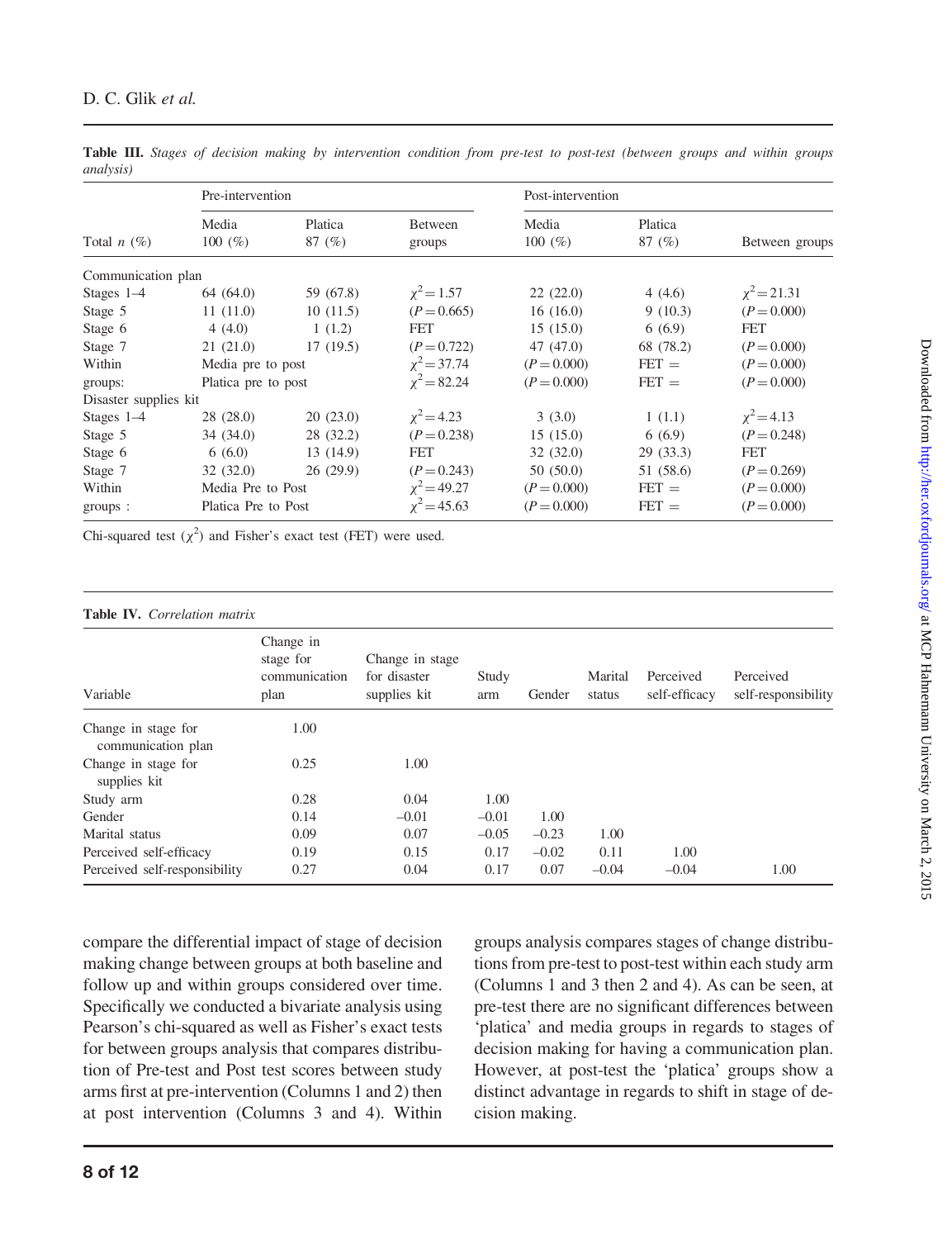| Disaster preparedness in Latino community |  |  |  |
|-------------------------------------------|--|--|--|
|-------------------------------------------|--|--|--|

Change in stage for communication plan<sup>a</sup> Change in stage for disaster supplies kit<sup>b</sup> Independent variables Estimate Std. Err  $t$   $P > |t|$  Estimate Std. Err  $t$   $P > |t|$ Study arm 0.599 0.198 3.02 0.003 0.014 0.203 0.07 0.943 Gender 0.426 0.213 1.99 0.048 0.019 0.219 0.09 0.929 Marital status Not married/cohabiting 0.434 0.259 1.67 0.096 0.303 0.265 1.14 0.255 Separated 1.002 0.302 3.32 0.001 0.420 0.309 1.36 0.175 Divorced –0.733 0.773 –0.95 0.344 –0.654 0.791 –0.83 0.410 Widowed 0.413 0.563 0.73 0.464 –0.088 0.576 –0.15 0.878 Never married 0.63 0.278 2.27 0.025 0.330 0.284 1.16 0.248 Perceived self-efficacy 0.068 0.034 2 0.047 0.060 0.034 1.73 0.085 Perceived self-responsibility 0.058 0.016 3.54 0.001 0.010 0.016 0.64 0.525 Constant –2.2 0.865 –2.54 0.012 –0.93 0.886 –1.05 0.295

Table V. Predictors of changes in stages of preparedness for having a communication plan and a supply kit ( $n=187$ )

<sup>a</sup>F (9177) = 6.01, P < 0.0000; R<sup>2</sup> = 0.234, Adj. R<sup>2</sup> = .195.<br><sup>b</sup>F(9177) - 0.94, P - 487; R<sup>2</sup> - 0.045, Adj. R<sup>2</sup> - -0.003

 $F(9177) = 0.94$ ,  $P = .487$ ;  $R^2 = 0.045$ , Adj.  $R^2 = -0.003$ .

A different pattern of significance emerges for having household disaster supplies. Here stages of decision making are similar between groups at baseline, and while both groups shift stages significantly there are no significant differences between groups in regards to the rate of shift: both groups progress in similar fashion through the stages of change in decision making model measured. Thus while the within groups analysis finds both groups shift towards actions steps for preparedness, the highintensity intervention is linked to a more rapid shift for having a communication plan.

Prior to conducting the linear regression we generated a matrix of correlations among all key variables. In [Table IV](#page-7-0) we report only on the variables included in our final model. For both the overall and the reduced set of variables the inter-correlations between variables are relatively low to moderate, with change scores significantly associated  $(r = 0.25)$ , and study arm associated with changes in decision making for a communication plan. The correlation analysis does not suggest high correlations or multicollinearity among the key variables, thus justifying use of regression analyses.

In Table V OLS regression findings confirm and extend those from bivariate analyses. For changes in decision making for a communication plan, there are significant effects for the 'platicas' group compared with the media group. Additionally women, those not married, and those with higher perceived selfefficacy and self-responsibility are also more likely to shift to having a communication plan over the course of the study. The overall model shows a moderate degree of significance  $[F(9177) = 6.0,$  $P < 0.000$ , adjusted  $r^2 = 0.23$ ) for changes in decision making for the communication plan. Findings for changes in stages of decision making for disaster supplies are barely significant. The only significant predictor is perceived self-efficacy, with a marginal P-value. The overall model itself is not significant.

#### **Discussion**

In this intervention study, we used variables based on the Precaution Adoption Process Model [\[38](#page-11-0), [40](#page-11-0)]. To assess the degree to which an intervention using interpersonal methods of communication compared with media-based communication only. We hypothesized that while both methods could shift participants' stage of decision making and actions relevant to household disaster preparedness, we also asked whether the more intense intervention would have a greater impact. Decision making shifts in a positive direction, thus supporting the utility of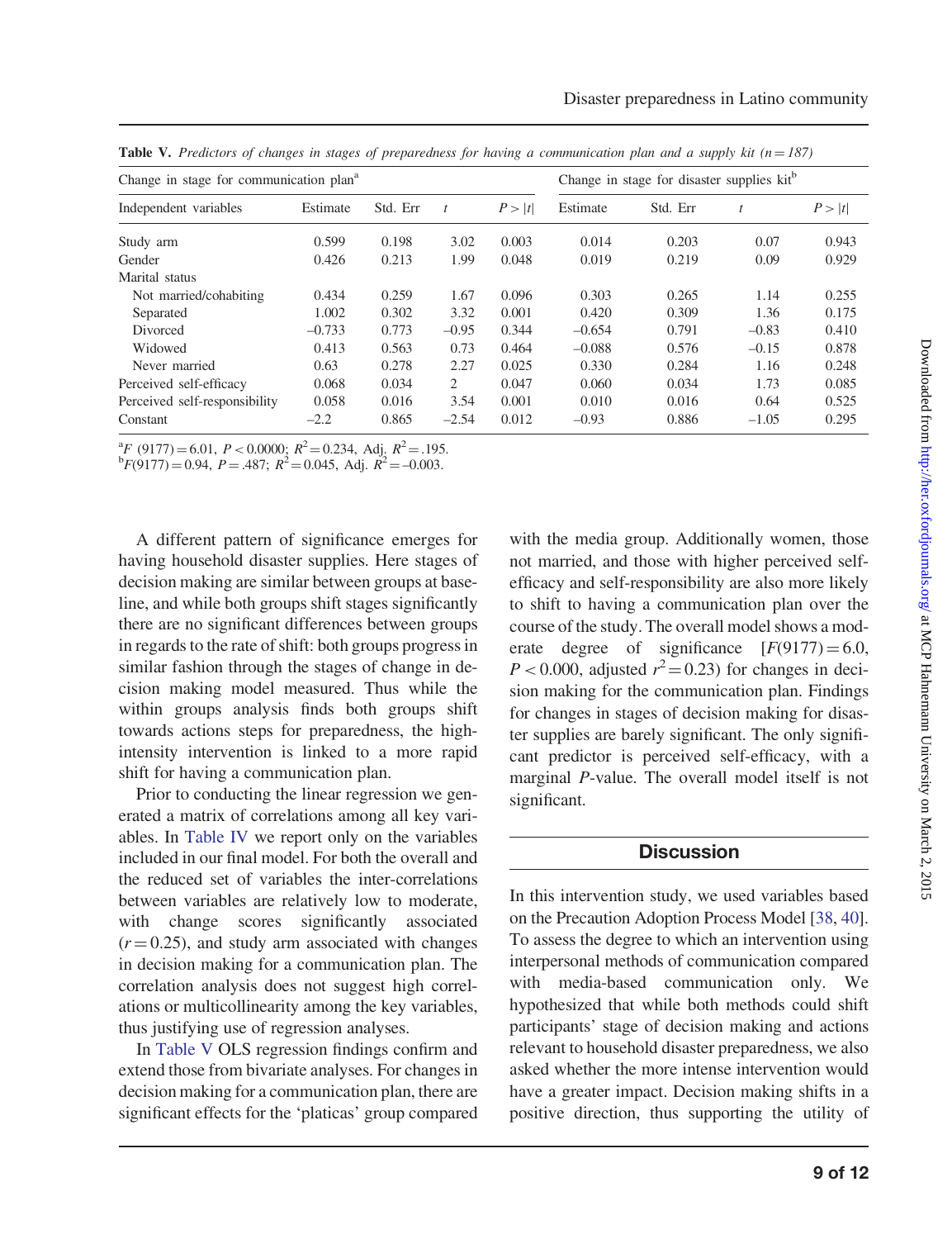using the Precaution Adoption Process Model to frame this intervention research. Specifically the high-intensity group that received instruction in disaster preparedness with community-based 'promotoras' ('platicas') had more significant shifts in stages of decision making for the communication plan than the than the group that received media only communication information. One explication for these findings is that more complex behavior change, such as making a communication plan, requires more intensive education, whereas messages about supplies are simpler to comprehend and enact.

Needs assessment and formative research conducted prior to the intervention suggested that people are willing to invest in disaster preparedness as they see the advantage for their household in the event of a disaster [\[17,](#page-10-0) [28](#page-11-0), [42\]](#page-11-0). However these same studies suggested that people especially in poor, immigrant and low-income neighborhoods did not know how to efficiently become disaster prepared [[17](#page-10-0)].

As well many do not understand what creating a family communication plan for disaster preparedness actually means, as there have been many different variations in that message disseminated [[15,](#page-10-0) [17\]](#page-10-0). Specifically some campaigns have said its having a pre-arranged meeting place for family members after a disaster, some have said it is have a list of important numbers and a plan for contacting each family member after a disaster, some have said that it is an evacuation route for a family during a disaster, and some have said it is a number of an out of state relative to call so that if telephone communications are down so the relative can monitor where different family members are [\[15\]](#page-10-0). To add to the confusion, some directives support the use of cell phones and handhelds, while other in the disaster community suggest that use of these devices is counterproductive as in recent disasters cell phone connectivity was hampered, notwithstanding the current reality that SMS-based disaster alerts systems are increasingly being implemented nationwide. The upshot of lack of consistency in messages and message delivery systems are that most people are confused, and adherence with this aspect of disaster preparedness is low in most survey research conducted [\[15](#page-10-0), [25](#page-11-0)] the opposite of what most of the literature on disaster communication 'best practices' recommends [\[30\]](#page-11-0).

Campaigns with disaster supply lists, often suffer from the same lack of consistency as those with fuzzy or undeveloped definitions of disaster communication plans [\[31](#page-11-0)]. While many families may actually have some basic items at home, and published disaster preparedness guidelines all promote basic items such as water, food, medications and a flashlight [\[46](#page-11-0)], these lists may not tell people the specific quantities of things to stock, so there is variation in what people believe is appropriate [\[17](#page-10-0)].

Another consistent finding in the disaster literature is that many people, particularly those in poor neighborhoods distrust the government and their ability to help them in the wake of a disaster [\[25,](#page-11-0) [47\]](#page-11-0). Subsequently people are receptive to the idea of assuring they are self-sufficient during and after a disaster [\[15,](#page-10-0) [17](#page-10-0)] despite incomplete adherence to the message. Thus implicit in the findings from this intervention was the importance of working with a trusted community-based organization, the Coalition for Community Health, who contacted participants either through mailed or in-person educational outreach activities. These ideas resonate with current notions in disaster preparedness about fostering community resilience, not simply individual household preparedness [\[3](#page-10-0), [18,](#page-10-0) [22,](#page-11-0) [48\]](#page-11-0).

The study had a few limitations. First, small sample size precluded using a more sophisticated multilevel modeling approach to data analysis. Second, the RDS sample design meant that the study participants were part of social networks, may be more homogenous than a randomly selected population. However, few health promotion interventions at the community-level interventions can select people at random to be in interventions, and given parity between treatment groups at baseline as well as similar population characteristics for survey research studies in the same area, deficiencies in external validity are more than compensated for with high internal validity.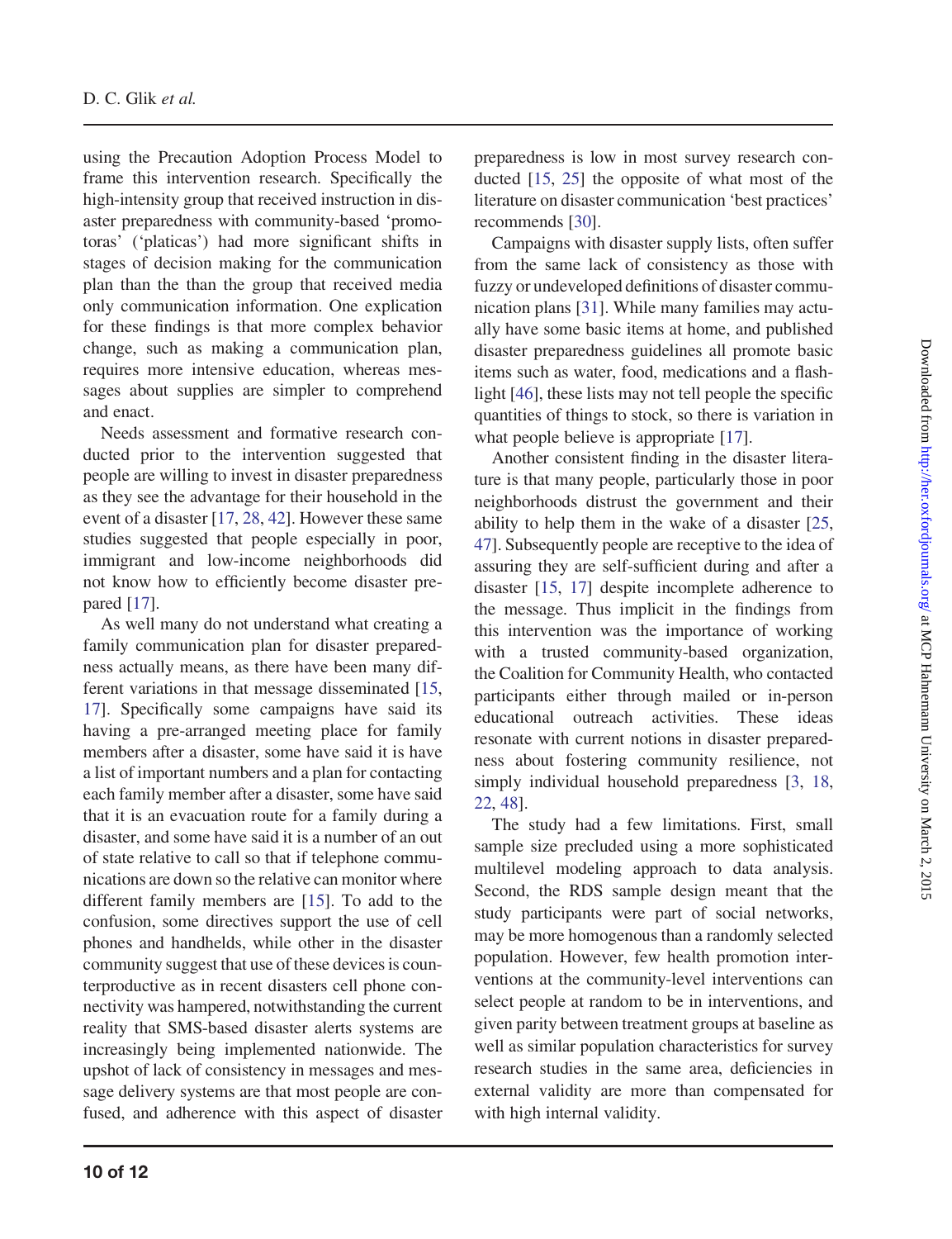#### <span id="page-10-0"></span>Implications for research and practice

The study shows the benefit of using the Precaution Adoption Process Model, stages of change in decision-making theory, to measure intervention impact [\[38,](#page-11-0) [40\]](#page-11-0). In this community-based intervention study we also showed that clear consistent messages delivered through a community-based organization led to increased preparedness among households that were resource constrained. The study shows the utility of working with trusted community-based organizations to help translate disaster preparedness messages for disadvantaged households. Finally, the study implies that progress in increasing disaster preparedness is contingent on more focused community-based outreach than has heretofore been standard practice within this field. Often the reliance has been on mass-media campaigns to disseminate messages that may be inconsistent and that are not necessarily understood, recalled or interpreted in ways that lead to action at the level of households, especially in poor or immigrant communities.

# Funding

The survey was supported by award No. 1 K01 CD000049-01 by the CDC to D.P.E. The manuscript's content is solely the responsibility of the authors and does not necessarily represent the views of the granting agency.

# Conflict of interest statement

None declared.

#### **References**

- 1. Mileti DS, Drabek TE, Haas JE. Human Systems in Extreme Environments: A Sociological Perspective. Boulder, CO: Institute of Behavioral Science, University of Colorado, 1975.
- 2. Tierney KJ, Lindell MK, Perry RW. Facing the Unexpected: Disaster Preparedness and Response in the United States. Washington, DC: Joseph Henry Press, 2001.
- 3. Chandra A, Acosta J, Stern S et al. Building Community Resilience to Disasters: A Way Forward to Enhance National Health Security. Rand Technical Report. Santa, Monica, CA, 2011, Available at: [http://www.rand.org/con](http://www.rand.org/content/dam/rand/pubs/technical_reports/2011/RAND_TR915.pdf)

[tent/dam/rand/pubs/technical\\_reports/2011/RAND\\_TR915.](http://www.rand.org/content/dam/rand/pubs/technical_reports/2011/RAND_TR915.pdf) [pdf](http://www.rand.org/content/dam/rand/pubs/technical_reports/2011/RAND_TR915.pdf). Accessed: 18 December 2013.

- 4. Eisenman DP, Cordasco K, Golden J et al. Disaster planning and risk communication with vulnerable communities: lessons Hurricane Katrina. Am J Public Health 2007; 97(Suppl 1): S109–115.
- 5. Fothergill A, Maestas E, Darlington J. Race, ethnicity and disasters in the United States: A review of the literature. Disasters 1999; 23: 156–73.
- 6. Institute of Medicine. Research Priorities in Emergency Preparedness and Response for Public Health Systems. A Letter Report. Washington, DC: The National Academies Press, 2008.
- 7. Mileti DS. Disasters by Design: A Reassessment of Natural Hazards in the United States. Washington, DC: Joseph Henry Press, 1999.
- 8. Lindell MK, Perry RW. Household adjustment to earthquake hazard: a review of the research. Environ Behav 2000; 32: 461–501.
- 9. Redlener I, Grant R, Berman DA et al. Where the American public stands on terrorism, security and disaster preparedness five years after September 11 and one year after Katrina, Annual Columbia University Survey: National Center for Disaster Preparedness, 2006. Available at: [http://www.](http://www.ncdp.mailman.columbia.edu/files/2006_white_paper.pdf) [ncdp.mailman.columbia.edu/files/2006\\_white\\_paper.pdf.](http://www.ncdp.mailman.columbia.edu/files/2006_white_paper.pdf) Accessed: 18 December 2013.<br>10. Cutter SL (ed). Amer
- American Hazardscapes: The Regionalization of Hazards and Disasters. Washington, DC: Joseph Henry, National Academy Science Press, 2001.
- 11. U.S. Department of Homeland Security. Ready.gov, 2008. Available at:<http://www.ready.gov>. Accessed: 1 April 2013.
- 12. American Red Cross. American Red Cross/Harris Poll Survey, 2009. Available at: [http://www.readyrating.org/](http://www.readyrating.org/HowItworks/ReasonstoPrepare.aspx) [HowItworks/ReasonstoPrepare.aspx](http://www.readyrating.org/HowItworks/ReasonstoPrepare.aspx). Accessed: 1 April 2013.
- 13. The Council for Excellence in Government. The Aftershock of Katrina and Rita: The Public Not Moved to Prepare, 2005. [http://www.cantonpublicsafety.org/Documents/em\\_safety](http://www.cantonpublicsafety.org/Documents/em_safety/em_katrinaaftershock.pdf) [/em\\_katrinaaftershock.pdf](http://www.cantonpublicsafety.org/Documents/em_safety/em_katrinaaftershock.pdf). Accessed: 18 December 2013.
- 14. Kapucu N. Culture of preparedness: household disaster preparedness. Disaster Prev Manage 2008; 17: 526–35.
- 15. Murphy S, Cody M, Frank L et al. Predictors of emergency preparedness and compliance. Disaster Med Public Health Prep 2009; 3: 1-10.
- 16. American Public Health Association (APHA). National Opinion Survey to Determine Levels of Preparedness for a Public Health Crisis. Washington, DC: APHA/Peter Hart Associates. Available at: [http://www.safezonellc.com/docu](http://www.safezonellc.com/documents/Survey_Report.pdf) [ments/Survey\\_Report.pdf](http://www.safezonellc.com/documents/Survey_Report.pdf). Accessed: 18 December 2013.
- 17. Uscher-Pines L, Chandra A, Acosta J et al. Citizen preparedness for disasters: Are current assumptions valid? Disaster Med Public Health Prep 2012; 6: 170–3.
- 18. California Emergency Management Agency. A report by The Alfred E. Alquist Seismic Safety Commission to the California State Legislature. The Study of Household Preparedness: Preparing California for Earthquakes, Sacramento, CA, 2010. Available at: [http://www.calema.](http://www.calema.ca.gov/planningandpreparedness/pages/earthquake-preparedness.aspx) [ca.gov/planningandpreparedness/pages/earthquake-prepared](http://www.calema.ca.gov/planningandpreparedness/pages/earthquake-preparedness.aspx) [ness.aspx](http://www.calema.ca.gov/planningandpreparedness/pages/earthquake-preparedness.aspx). Accessed: 18 December 2013.
- 19. Public Policy Institute of California. Disaster Perceptions and Preparedness. Available at: [http://www.ppic.org/con](http://www.ppic.org/content/pubs/jtf/JTF_DisasterPreparednessJTF.pdf)